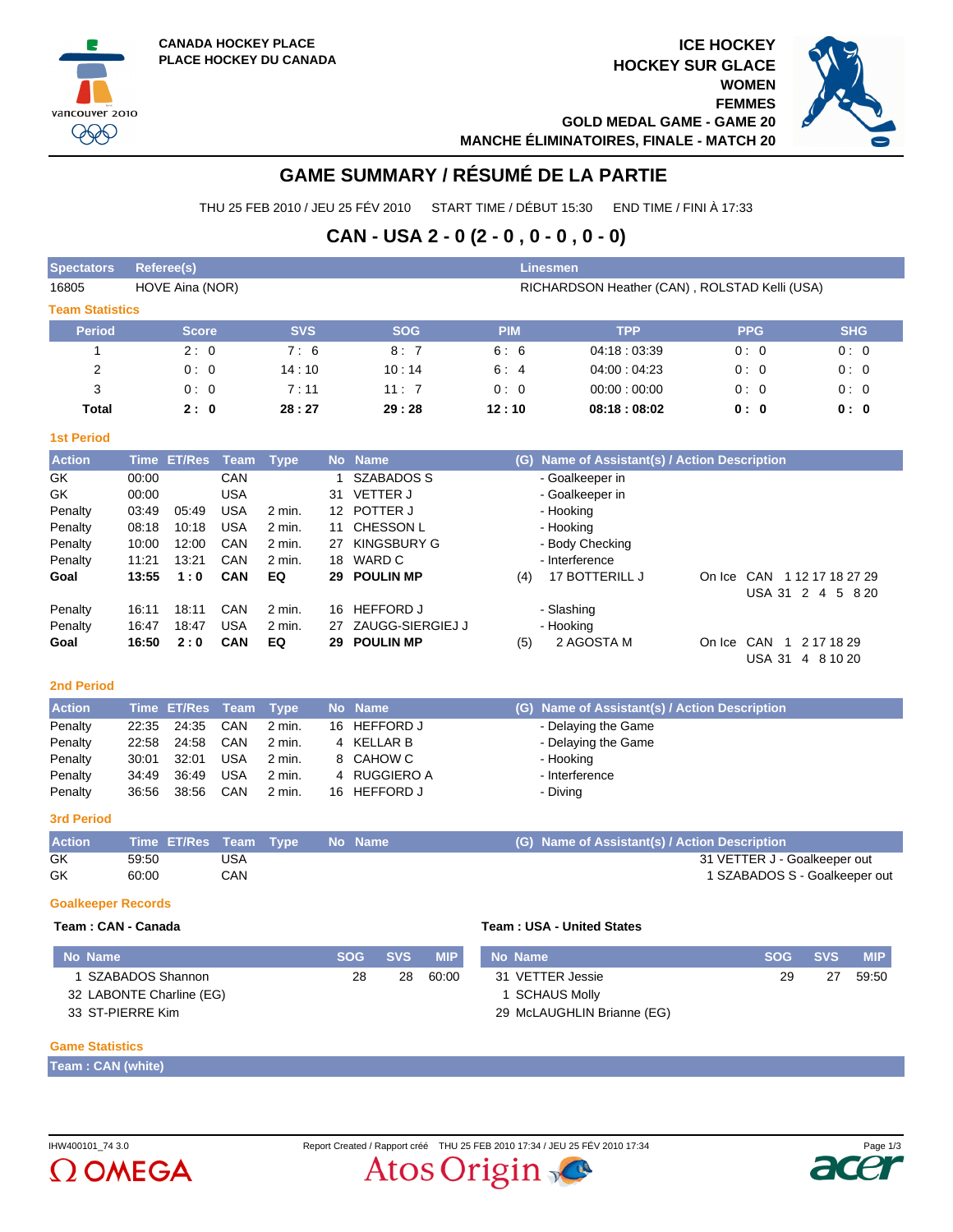**CANADA HOCKEY PLACE PLACE HOCKEY DU CANADA**



### **ICE HOCKEY HOCKEY SUR GLACE WOMEN FEMMES**



**GOLD MEDAL GAME - GAME 20 MANCHE ÉLIMINATOIRES, FINALE - MATCH 20**

|        |                            |             |              |             | <b>Shots on Goal</b> |                |                |             |                        | Time on Ice |                |      |                         |            |            |  |  |
|--------|----------------------------|-------------|--------------|-------------|----------------------|----------------|----------------|-------------|------------------------|-------------|----------------|------|-------------------------|------------|------------|--|--|
| No Pos | <b>Name</b>                | G           | <b>A PIM</b> |             |                      | $\overline{2}$ |                | 3 OT TS +/- |                        | $\mathbf 1$ | $\overline{2}$ | 3    | <b>OT</b><br><b>TOT</b> | <b>SHF</b> | <b>AVG</b> |  |  |
| 3 D    | <b>MACLEOD Carla</b>       | 0           | 0            | 0           | 0                    | 0              | $\Omega$       |             | 0<br>0                 | 5:48        | 5:46           | 7:17 | 18:51                   | 25         | 0:45       |  |  |
| 7F     | <b>PIPER Cherie</b>        | 0           | 0            | 0           | $\Omega$             | 1              | $\Omega$       |             | 1<br>0                 | 4:59        | 6:02           | 5:34 | 16:35                   | 23         | 0:43       |  |  |
| 10F    | <b>APPS Gillian</b>        | 0           | 0            | 0           | $\mathbf 0$          | 1              | 0              |             | 1<br>0                 | 4:42        | 4:52           | 5:38 | 15:12                   | 21         | 0.43       |  |  |
| 22 F   | WICKENHEISER Hayley +C     | 0           | 0            | 0           | $\overline{2}$       | $\mathbf 0$    | 1              |             | 3<br>0                 | 7:03        | 6:16           | 5:03 | 18:22                   | 27         | 0:40       |  |  |
| 25 D   | <b>BONHOMME Tessa</b>      | 0           | 0            | 0           | 0                    | 0              | $\Omega$       |             | 0<br>0                 | 6:31        | 5:23           | 7:40 | 19:34                   | 24         | 0:48       |  |  |
| 2F     | AGOSTA Meghan              | 0           |              | 0           | 1                    | 0              | 2              |             | 3<br>$+1$              | 4:28        | 4:04           | 4:33 | 13:05                   | 20         | 0:39       |  |  |
| 4 D    | <b>KELLAR Becky</b>        | 0           | 0            | 2           | 0                    | 0              | $\Omega$       |             | 0<br>$\Omega$          | 6:13        | 4:19           | 5:29 | 16:01                   | 24         | 0:40       |  |  |
| 5 D    | <b>SOSTORICS Colleen</b>   | 0           | 0            | 0           | 0                    |                | 1              |             | 2<br>0                 | 5:20        | 4:47           | 5:31 | 15:38                   | 25         | 0:37       |  |  |
| 13F    | OUELLETTE Caroline +A      | 0           | 0            | 0           |                      | 0              | 1              |             | 2<br>0                 | 7:07        | 6:16           | 5:28 | 18:51                   | 30         | 0:37       |  |  |
| 16 F   | HEFFORD Jayna +A           | 0           | 0            | 6           | 0                    | 0              | $\overline{2}$ |             | $\overline{2}$<br>0    | 5:49        | 5:14           | 5:09 | 16:12                   | 26         | 0:37       |  |  |
| 6 F    | <b>JOHNSTON Rebecca</b>    | 0           | 0            | 0           | 0                    | 4              | 0              |             | 0<br>4                 | 4:03        | 4:41           | 5:10 | 13:54                   | 20         | 0:41       |  |  |
| 12 D   | MIKKELSON Meaghan          | 0           | 0            | 0           | 1                    | $\mathbf 0$    | 1              |             | $+1$<br>$\overline{2}$ | 3:59        | 5:42           | 6:49 | 16:30                   | 24         | 0:41       |  |  |
| 18 D   | <b>WARD Catherine</b>      | 0           | 0            | 2           | 0                    | 0              | 0              |             | $+2$<br>0              | 5:27        | 8:09           | 7:14 | 20:50                   | 29         | 0:43       |  |  |
| 21 F   | <b>IRWIN Haley</b>         | $\mathbf 0$ | 0            | $\mathbf 0$ | 0                    | 0              | 2              |             | 2<br>0                 | 4:56        | 5:14           | 5:32 | 15:42                   | 22         | 0:42       |  |  |
| 26 F   | <b>VAILLANCOURT Sarah</b>  | $\Omega$    | 0            | 0           | 0                    | 0              | $\Omega$       |             | 0<br>0                 | 5:02        | 5:58           | 5:26 | 16:26                   | 23         | 0:42       |  |  |
| 17F    | <b>BOTTERILL Jennifer</b>  | 0           |              | 0           | 0                    | 0              | 0              |             | $+2$<br>0              | 3:19        | 3:54           | 3:29 | 10:42                   | 13         | 0:49       |  |  |
| 27 F   | <b>KINGSBURY Gina</b>      | 0           | 0            | 2           | 1                    | 1              | 1              |             | 3<br>$+1$              | 4:01        | 3:36           | 3:47 | 11:24                   | 14         | 0:48       |  |  |
| 29 F   | <b>POULIN Marie-Philip</b> | 2           | 0            | $\mathbf 0$ | $\overline{2}$       | 2              | 0              |             | $+2$<br>4              | 5:11        | 3:52           | 4:38 | 13:41                   | 21         | 0:39       |  |  |
| 1 GK   | SZABADOS Shannon           | 0           | 0            | 0           | 0                    | 0              | 0              |             | 0                      |             |                |      |                         |            |            |  |  |
| 32 GK  | <b>LABONTE Charline</b>    | $\Omega$    | 0            | 0           | 0                    | 0              | $\Omega$       |             | 0                      |             |                |      |                         |            |            |  |  |
| 33 GK  | <b>ST-PIERRE Kim</b>       | $\Omega$    | 0            | 0           | 0                    | 0              | 0              |             | 0                      |             |                |      |                         |            |            |  |  |
| Total  |                            | 2           | 2            | 12          | 8                    | 10             | 11             | 29          |                        |             |                |      |                         |            |            |  |  |

### **Head Coach :** DAVIDSON Melody

**Team : USA (blue)**

|        |                        |          |       |   | Shots on Goal |                |                             |                |       | Time on Ice |                |      |                         |                   |            |
|--------|------------------------|----------|-------|---|---------------|----------------|-----------------------------|----------------|-------|-------------|----------------|------|-------------------------|-------------------|------------|
| No Pos | <b>Name</b>            | G        | A PIM |   |               | $\overline{2}$ | 3 <sup>1</sup><br><b>OT</b> | <b>TS</b>      | $+/-$ |             | $\overline{2}$ | 3    | <b>OT</b><br><b>TOT</b> | <b>SHF</b>        | <b>AVG</b> |
| 4 D    | RUGGIERO Angela        | 0        | 0     | 2 | 4             | 2              | 0                           | 6              | $-2$  | 9:19        | 8:48           | 8:59 | 27:06                   | 36                | 0:45       |
| 7 F    | LAMOUREUX Monique      | 0        | 0     | 0 | 0             | 2              | 2                           | 4              | 0     | 6:24        | 5:46           | 6:58 | 19:08                   | 23                | 0:49       |
| 8 D    | <b>CAHOW Caitlin</b>   | 0        | 0     | 2 | $\mathbf 0$   | 0              | 0                           | 0              | -2    | 7:06        | 8:33           | 5:39 | 21:18                   | 29                | 0:44       |
| 12F    | POTTER Jenny +A        | 0        | 0     | 2 | 0             | 0              | 0                           | 0              | 0     | 6:46        | 6:48           | 7:24 | 20:58                   | 27                | 0:46       |
| 21 F   | <b>KNIGHT Hilary</b>   | 0        | 0     | 0 | 0             | 2              | $\Omega$                    | $\overline{2}$ | 0     | 7:56        | 7:17           | 7:44 | 22:57                   | 29                | 0:47       |
| 9 D    | <b>ENGSTROM Molly</b>  | 0        | 0     | 0 |               |                | 0                           | 2              | 0     | 8:52        | 7:42           | 9:06 | 25:40                   | 32                | 0.48       |
| 11 D   | <b>CHESSON Lisa</b>    | 0        | 0     | 2 | 1             | 0              | 1                           | 2              | 0     | 6:12        | 7:49           | 7:14 | 21:15                   | 28                | 0:45       |
| 13F    | CHU Julie +A           | $\Omega$ | 0     | 0 | 0             | 0              |                             | 1.             | 0     | 4:45        | 5:40           | 5:36 | 16:01                   | 21                | 0:45       |
| 16 F   | <b>STACK Kelli</b>     | 0        | 0     | 0 | 0             | 0              | 0                           | 0              | 0     | 3:35        | 2:27           | 4:45 | 10:47                   | 18                | 0:35       |
| 27 F   | ZAUGG-SIERGIEJ Jinelle | 0        | 0     | 2 | 0             | 0              | 0                           | 0              | 0     | 4:34        | 1:18           | 2:30 | 8:22                    | $12 \overline{ }$ | 0.41       |
| 10F    | <b>DUGGAN Meghan</b>   | 0        | 0     | 0 | 0             | 3              | 2                           | 5.             | -1    | 4:36        | 5:42           | 4:53 | 15:11                   | 23                | 0:39       |
| 19F    | <b>MARVIN Gigi</b>     | 0        | 0     | 0 | 0             | 0              |                             | 1              | 0     | 5:57        | 4:02           | 5:04 | 15:03                   | 20                | 0:45       |
| 20 F   | DARWITZ Natalie +C     | 0        | 0     | 0 |               | 0              | 0                           | 1.             | $-2$  | 5:22        | 6:07           | 5:41 | 17:10                   | 26                | 0:39       |
| 22 D   | <b>BELLAMY Kacey</b>   | 0        | 0     | 0 | 0             | 0              | 0                           | 0              | 0     | 5:03        | 4:01           | 6:48 | 15:52                   | 26                | 0:36       |
| 23 D   | <b>WEILAND Kerry</b>   | 0        | 0     | 0 | $\Omega$      | 0              | 0                           | 0              | 0     | 3:07        | 3:26           | 2:11 | 8:44                    | 15                | 0.34       |
| 2F     | <b>LAWLER Erika</b>    | 0        | 0     | 0 | 0             |                | 0                           | 1.             | -1    | 2:27        | 3:11           | 2:25 | 8:03                    | 14                | 0:34       |
| 5F     | <b>THATCHER Karen</b>  | $\Omega$ | 0     | 0 | $\Omega$      | 2              | $\Omega$                    | 2              | -1    | 1:18        | 4:05           | 2:35 | 7:58                    | 13                | 0:36       |
| 17F    | LAMOUREUX Jocelyne     | 0        | 0     | 0 | 0             |                | 0                           | 1              | 0     | 1:08        | 3:45           | 4:42 | 9:35                    | 16                | 0:35       |
| 1 GK   | <b>SCHAUS Molly</b>    | 0        | 0     | 0 | 0             | 0              | 0                           | 0              |       |             |                |      |                         |                   |            |



IHW400101\_74 3.0 **Report Created / Rapport Created / Rapport créé** THU 25 FEB 2010 17:34 / JEU 25 FÉV 2010 17:34 Atos Origin